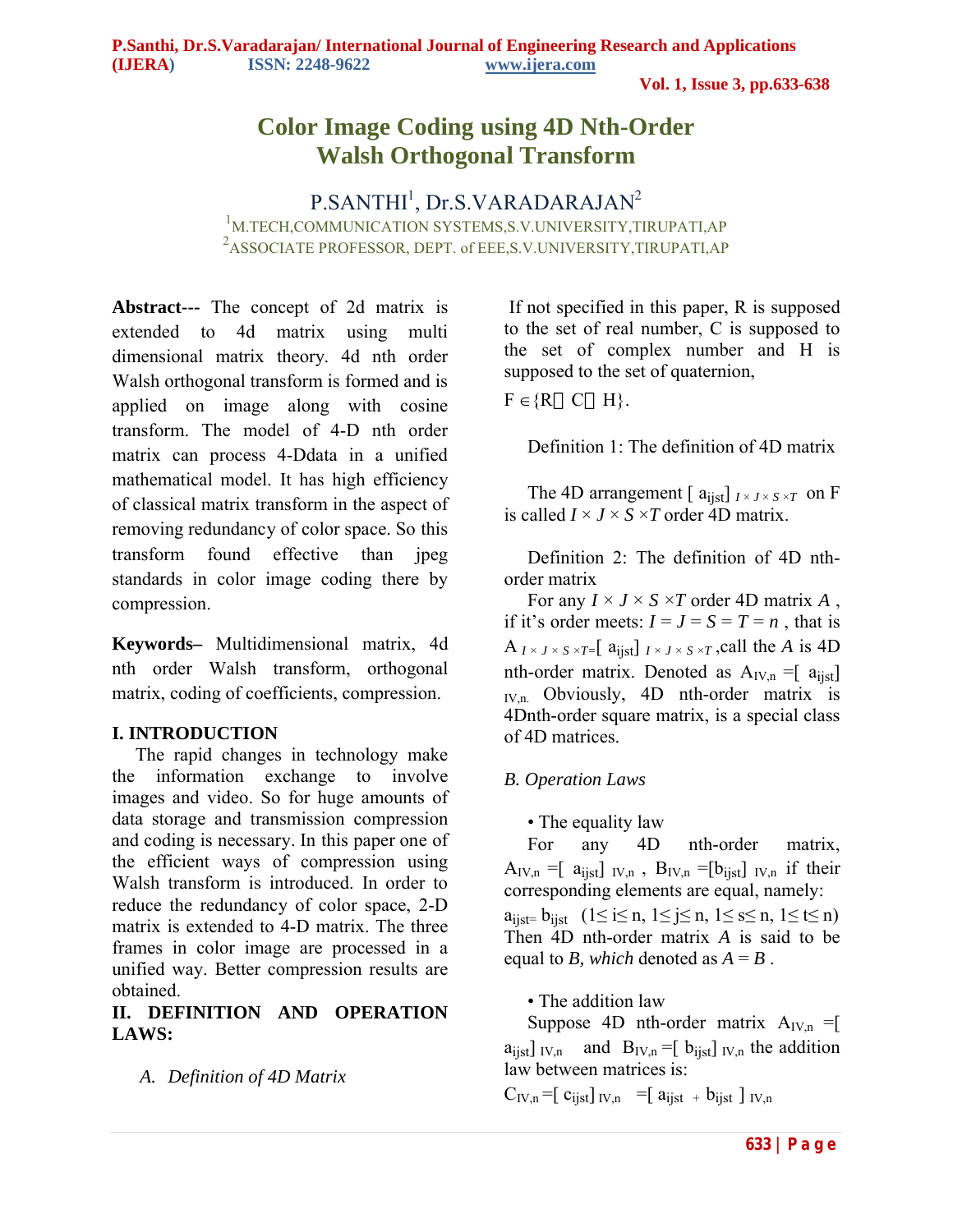**Vol. 1, Issue 3, pp.633-638**

We call the above formula the sum of *A* and *B*, denoted as  $C = A + B$ .

 •The multiplication of 4D nth-order matrix

 Generally, suppose 4D nth-order matrix  $A_{IV,n} = [ a_{i,jst} ]_{IV,n}$ ,  $B_{IV,n} = [ b_{i,jst} ]_{IV,n}$ ,  $C_{IV,n} = [ a_{i,jst} ]_{IV,n}$  $c_{i,j}$   $\begin{bmatrix} V_{i} \\ V_{j} \end{bmatrix}$  so the definition of the multiplication of 4D nth-order matrices is:  $c_{i,jst} = \sum_{\alpha=1}^n \sum_{\alpha=1}^n$  aijst bijst Can be denoted as  $C = AB$ .

• 4D nth-order identity matrix

4D nth-order matrix is  $A_{IV, n} = \int a_{i} |v_n|$ , if

$$
a_{ijst} = \begin{cases} 1 & (i,j)=(s,t) \\ 0 & (i,j)\neq(s,t) \\ & (1\leq i\leq n; \\ & 1\leq i\leq n; \end{cases}
$$

 $A_{IV,n}$  is called 4D nth-order identity matrix.

•Transposeof4D nth-order matrix

Suppose 4D nth-order matrices  $A_{IV,n} = [$  $a_{\text{list}}$ ] <sub>IV, n</sub> and  $B_{\text{IV}, n}$  = [  $b_{\text{list}}$ ] <sub>IV, n</sub>

If  $b_{i,jst} = a_{stij}$  (1≤i≤n; 1≤j≤n; 1≤s≤n; 1≤t≤n), B<sub>IV, n</sub> is called the transpose matrix of  $A_{IVn}$ 

 •Kronecker product of 4D nth-order matrices

#### Suppose

$$
A_{I_1 x I_2 x I_3 x I_4} = (a_{i j s t})_{I_1 x I_2 x I_3 x I_4}
$$

 $B J_1 x J_2 x J_3 x J_4 = (b_{i,jst}) J_1 x J_2 x J_3 x J_4$  So the block matrix:

 $A \otimes B = (a_{i,jst} B)$  ( $I_1 \times J_1$ )  $x(I_2 \times J_2) x(I_3 \times J_3) x(I_4 \times J_4)$  Is

called kronecker product on A and B.

## **III. 4D NTH-ORDER WALSH ORTHOGONAL TRANSFORM**

 On the basis of the multiplication of 4D nth-order vector matrices, Walsh transform theory is introduced. We find the 4D orthogonal transform operator based on the 4D vector matrix, and apply the operator to color image compression coding. The transform kernel is:

$$
w(x, u, y, v, z, p, g, q) = \frac{1}{\sqrt{MNRS}}
$$
  
\n
$$
(-1) \sum_{i=0}^{m-1} \text{bi}(x) \text{bm} - i - 1(u) + \sum_{i=0}^{m-1} \text{bi}(x) \text{bm} - i - 1(u) + \sum_{i=0}^{m-1} \text{bi}(x) \text{bm} - i - 1(u) + \sum_{i=0}^{m-1} \text{bi}(x) \text{bm} - i - 1(u)
$$

*4d Walsh transform is :*

$$
F(u, v, p, q) = \sum_{x=0}^{M-1} \sum_{y=0}^{N-1} \sum_{z=0}^{R-1} \sum_{g=0}^{S-1} \qquad f(x, y, z, g)
$$
  

$$
w(x, u, y, v, z, p, g, q)
$$

$$
(u=0,1,2...,M-1
$$
  
  $y=0,1,2...,N-1$   
  $g=0,1,2,......S-1$ 

The 4D Walsh transform is written in matrix form, that is:  $F= W_{IV} f W_{IV}$ In which  $W_{IV}$  is 4D kernel matrix

*A.4D 2nd Order Walsh Orthogonal Transform Matrix*

 According to 4D Walsh transform formula, we can write 4D Walsh kernel matrix.  $4D 2<sup>nd</sup>$  order Walsh Transform matrix is as follows: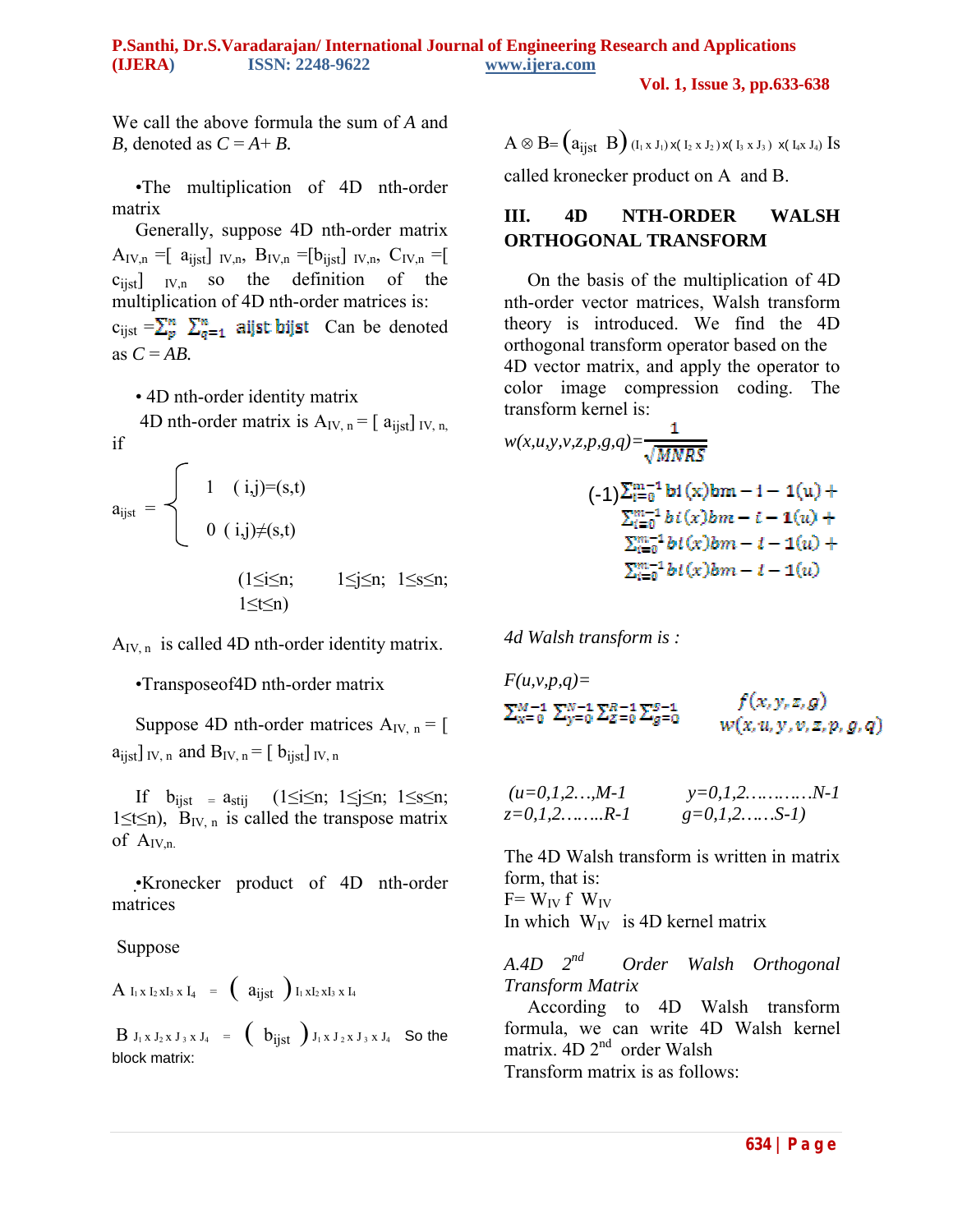**Vol. 1, Issue 3, pp.633-638**



Fig. 1 4D  $2<sup>nd</sup>$  order Walsh transform matrix

 According to the 4D nth-order matrix operation laws,  $W_{IV}$ , is symmetric matrix, an is orthogonal matrix. So the multiplication between  $W_{IV,2}$  and itself is identity matrix.

We can get the conclusions as follows:

•The matrix consists of 1 and -1.

•The sequence order is increasing.

 Form Fig. 1 we can see, the sequence order of each surface of 4D 2<sup>nd</sup> order Walsh vector matrix is increasing, that is the first is 1, the second is 2, and so on. This property is analogous to frequency increasing property.

•This matrix is orthogonal.

## *B. 4D* 2**<sup>K</sup>** *Order Walsh Matrix*

$$
W_{IV,2}^{k} = \begin{bmatrix} W_{IV,2}^{k-1} & W_{IV,2}^{k-1} \\ W_{IV,2}^{k-1} & - W_{IV,2}^{k-1} \\ \vdots & \vdots & \vdots \\ W_{IV,2} & \otimes W_{IV,2}^{k-1} \end{bmatrix}
$$

in which  $2≤ K ∈ N$ 

*C. 4D Nth-order Walsh Transform Matrix* 4D nth-order matrix direct transform:

 $B_{III,n} = W_{IV,n} A_{III,n} C_{III,n}$ 

4D nth-order matrix inverse transform:

$$
A_{III,\,n} \ =\ W_{IV,n}\,B_{III,n} \ \ C_{III,n}
$$

In which,  $A_{III,n}$  is the three-dimensional sub block of the image sequence which to be transformed.

 $C<sub>III.n</sub>$  is the two-dimensional discrete cosine orthogonal transform matrix under the usual sense.  $W_{IV,n}$  is the 4D nth-order Orthogonal transform matrix in our paper.

### *B. Color Image Transform Coding*

**Step1:** Divide the actual image in to 8x8x3 sub blocks.

**Step2:** 4d 8<sup>th</sup> order Walsh orthogonal transform is deduced.

**Step3:** Walsh matrix is applied on 8x8x3 sub blocks of R G B planes.

**Step4:** On the resultant matrix Cosine transform is applied.

**Step5:** The sub blocks are merged and divided into R G B planes.

**Step6:** Thresholding is applied on coefficients.

**Step7:** Runlength and Huffman coding are applied.

**Step8:** Compression ratios are calculated with different thresholding values.

**Step9:** After that the coefficients are decoded.

**Step10:** Inverse Cosine transform and Walsh transform are applied.

**Step11:** PSNR values are calculated for R G B planes

**Step12:** Planes are concatenated and retrieved image is shown.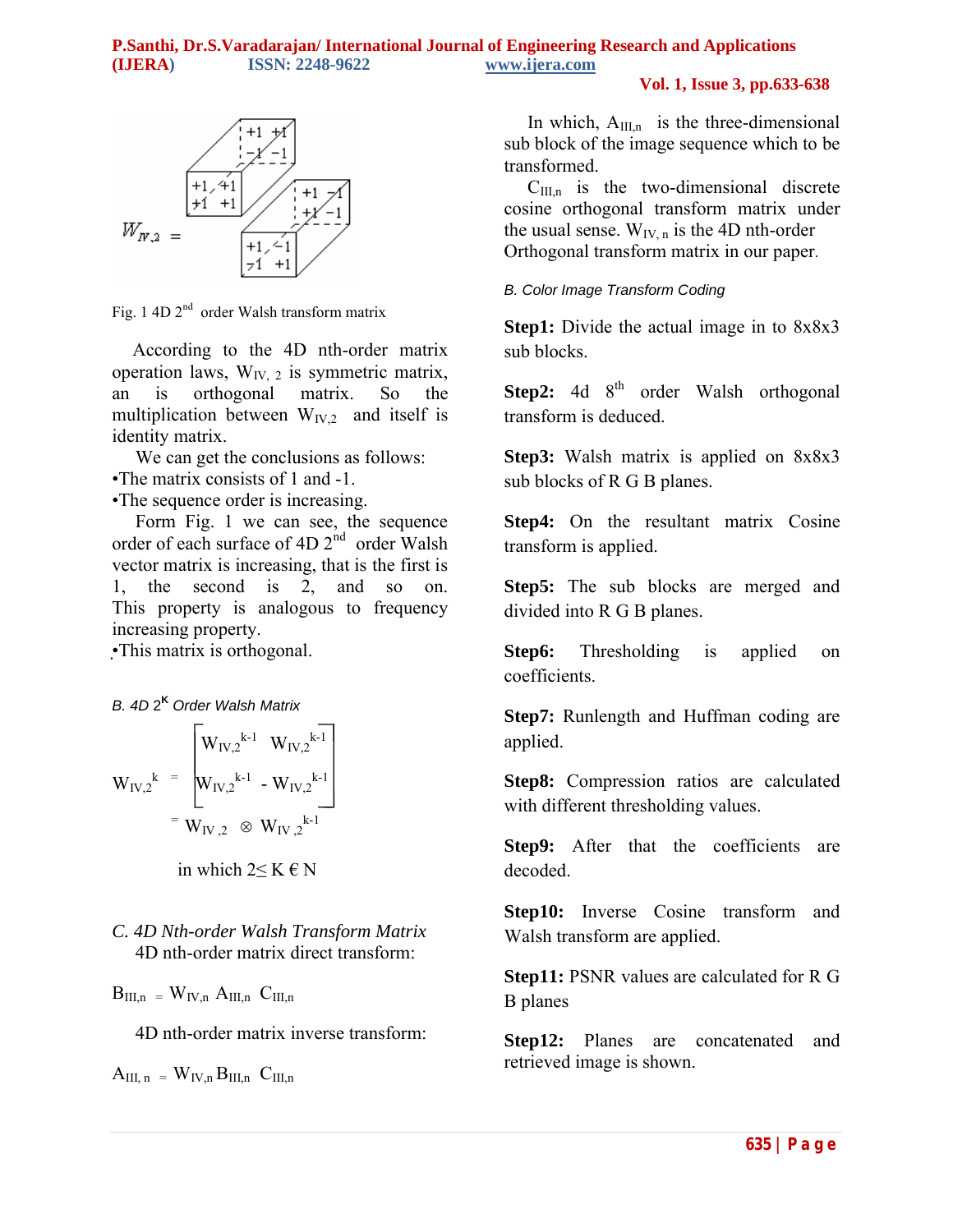#### **Vol. 1, Issue 3, pp.633-638**

**Step13:** All the steps from 1 to 12 are repeated for 2d Walsh transform and is compared with 4d.

Fig. 4 Three-dimensional matrix representation of the color image



 First we introduce the three-dimensional representation of color image in the initial condition. The size of a color image is I×J, and composed of R, G and B planes of the same size. So according to the characteristics of the color image, threedimensional matrix representation is given as in Fig. 4.

The mathematical expression is:

AIx  $Jx3 = \begin{bmatrix} a_{ijk} \end{bmatrix} I \times I \times 3$ 



 Fig.4 Three-dimensional matrix representation of the color image

Where  $(1 \le i \le I, 1 \le j \le J)$  denote the spatial position of color image pixel.  $1 \le k \le 3$  is the three components of color image, represented by three vertical plane vectors of three-dimensional matrix.

 The blocked mode divides the RGB matrix into  $8 \times 8 \times 3$  sub matrices, which is called RGB blocked mode. The schematic diagram is:



#### Fig. 5 RGB blocked mode

 The color images in our experiment are color images from the library of test, pepper, leena and baboon. The transforms applied are as given below

 $F \overline{8x8x3}$  =  $W \overline{8x8x8x8}$  *f*  $\overline{8x8x3}$   $C \overline{8x8}$ 

Here  $f_{8x8x3}$  is the sub block of original color image, *F*8x8x3 is the matrix after transform,  $C_{8x8}$  is two-dimensional discrete cosine transform operator. Then the transform coefficients are thresholded and encoded.

### **IV. EVALUATION STANDARDS AND EXPERIMENTAL RESULTS**

#### *A. Evaluation Standard*

We consider two parameters: compression ratio (CR) and peak signal to noise ratio (PSNR) as the evaluation standards in the results of our experimental.

 CR is the ratio of original image and the image after orthogonal transform. The formula is:

```
CR=256X256X8X3
b_{\text{po}}
```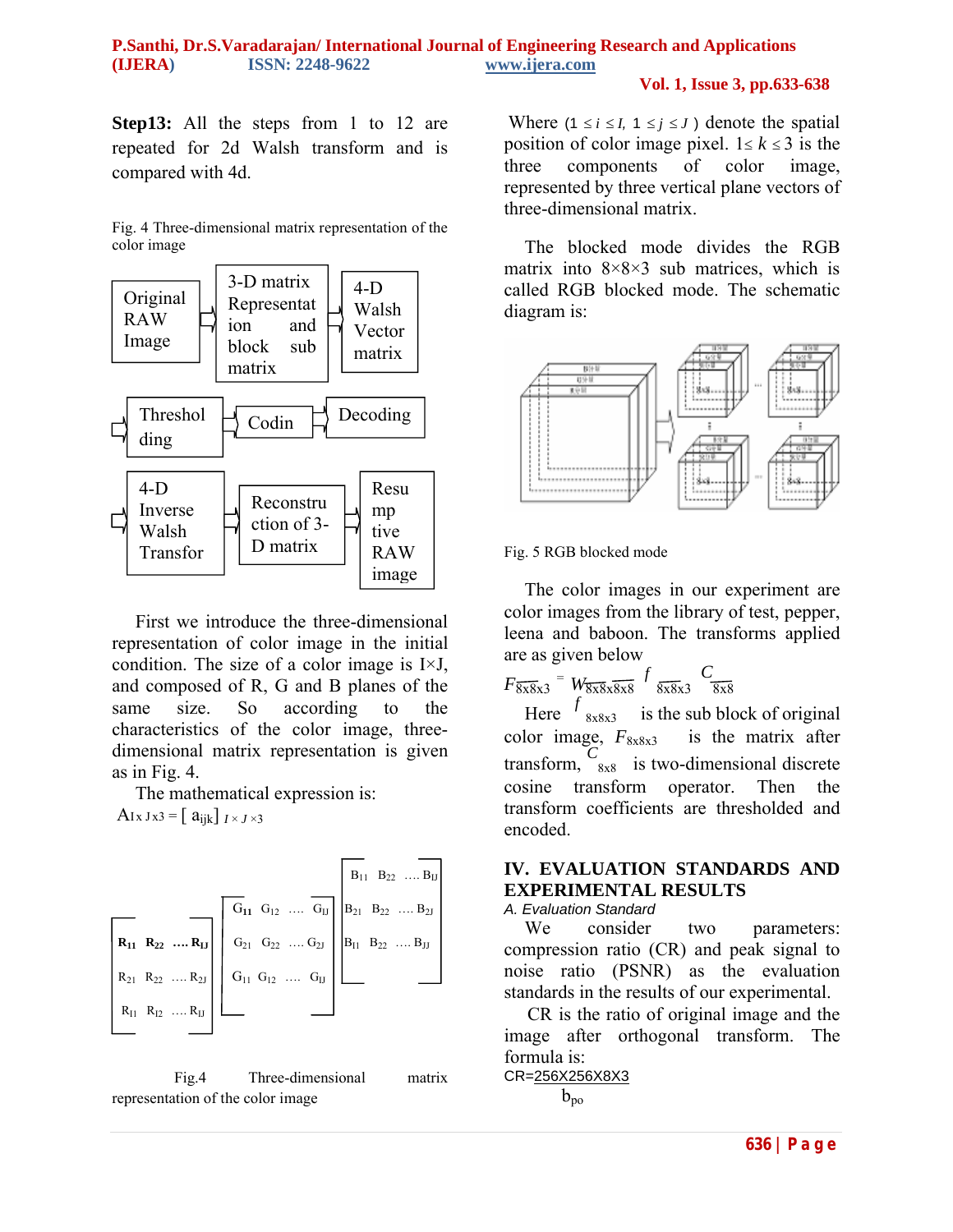**Vol. 1, Issue 3, pp.633-638**

In which  $b_{\text{po}}$  are the bits of the image after **Transformation** 

 The peak signal to noise ratio evaluates the quality of image objectively, that is the similarity between reconstructed image and original image. The formula is:

 $10 \lg 255^2$  MN  $PSNR =$  $\sum_{m=1}^{M} \sum_{n=1}^{N} [f(m,n) - g(m,n)]^2$ 

$$
=10 \lg \frac{255^2}{MSE}
$$
 (dB)

 Here MSE means mean square error of reconstructed image.

 For color image the reconstructed image has RGB planes. So the average of peak signal to noise ratio is

 $PSNR_R + PSNR_G + PSNR_B$  $PSNR =$ 3

If PSNRs are equal, the better the CR is the better the algorithm is.

 In the below table different CR and PSNR values for 2d and 4d walsh transforms are compared.

 **COMPARISON RESULTS OF 4D 8TH ORDER WALSH TRANSFORM AND JPEG**

| Walsh<br>transform |                   | <b>CR</b> |             | <b>PSNR</b> |             |             |       |
|--------------------|-------------------|-----------|-------------|-------------|-------------|-------------|-------|
|                    |                   |           | <b>PSNR</b> | <b>PSNR</b> | <b>PSNR</b> | <b>PSNR</b> |       |
|                    |                   |           |             | g           | b           | Avg         |       |
|                    | Jpe               |           | 20.93       | 40.14       | 36.26       | 40.58       | 38.99 |
| Pe                 | g                 |           |             |             |             |             |       |
| pp                 |                   | 2d        | 14.53       | 25.04       | 26.05       | 26.12       | 25.73 |
| er.                | Dat               |           |             |             |             |             |       |
| pn<br>g            | a in<br>pap<br>er | 4d        | 51.19       | 28.44       | 21.59       | 21.28       | 23.77 |
|                    |                   |           | 35.67       | 32.42       | 30.29       | 28.42       | 30.37 |
|                    |                   |           | 27.41       | 37.76       | 37.66       | 37.04       | 37.48 |

| Walsh                |                             |        |           |       | <b>PSNR</b> |              |         |
|----------------------|-----------------------------|--------|-----------|-------|-------------|--------------|---------|
|                      |                             |        | <b>CR</b> | PSNRr | PSNRg       | <b>PSNRb</b> | PSNRavg |
| Le                   | jpeg                        |        | 14.03     | 28.91 | 33.83       | 33.84        | 32.19   |
| en<br>a.<br>pn<br>g  | Dat<br>a in<br>pap<br>er    | 2d     | 12.64     | 25.86 | 24.86       | 25.78        | 25.50   |
|                      |                             | 4<br>d | 34.09     | 27.92 | 21.39       | 24.45        | 24.59   |
|                      |                             |        | 29.44     | 29.61 | 27.69       | 29.33        | 28.88   |
|                      |                             |        | 26.27     | 31.97 | 31.34       | 31.57        | 31.63   |
| Ba                   | jpeg                        |        | 13.73     | 37.22 | 28.00       | 29.90        | 31.71   |
| bo<br>on.<br>bm<br>р | Dat<br>in<br>a<br>pap<br>er | 2 d    | 12.54     | 24.86 | 24.84       | 23.90        | 24.53   |
|                      |                             | 4      | 32.29     | 25.69 | 25.90       | 22.05        | 24.55   |
|                      |                             |        | 30.39     | 28.56 | 28.34       | 26.63        | 27.84   |
|                      |                             | d      | 27.08     | 31.21 | 31.17       | 30.94        | 31.10   |

### **V. CONCLUSION**

 We introduced 4d matrix concept, based on that we deduced 4d Walsh orthogonal transform which is extended to nth order. R G B planes are separated and processesed in a unified way. Favourable compression results are obtained

#### **REFERENCES**

[1] Ming Hu, "Four dimensional N exponent Matrix," Journal of Jingdezhen College, vol. 17, pp. 18-22, Jun. 2002.

[2] M.A.Karagodin, J.B.Burkatovskaya and A.N. Osokin, "Fast 2D Walsh Transform for the True color Image Compression Algorithm," Science and Technology, 2005. KORUS 2005.Proceedings. The 9th Russian-Korean International Symposium on, pp. 634-636.

[3] Malek Adjouadi, Frank Candocia, and John Riley, "Exploiting Walsh-Based Attributes to Stereo Vision", IEEE Transactions on Signal Processing, vol. 44, pp. 409-420, Feb. 1996.

[4] Digital Image processing using MATLAB-second edition by Rafael C.Gonzale, Richard E.Woods and Steven L.Eddins.